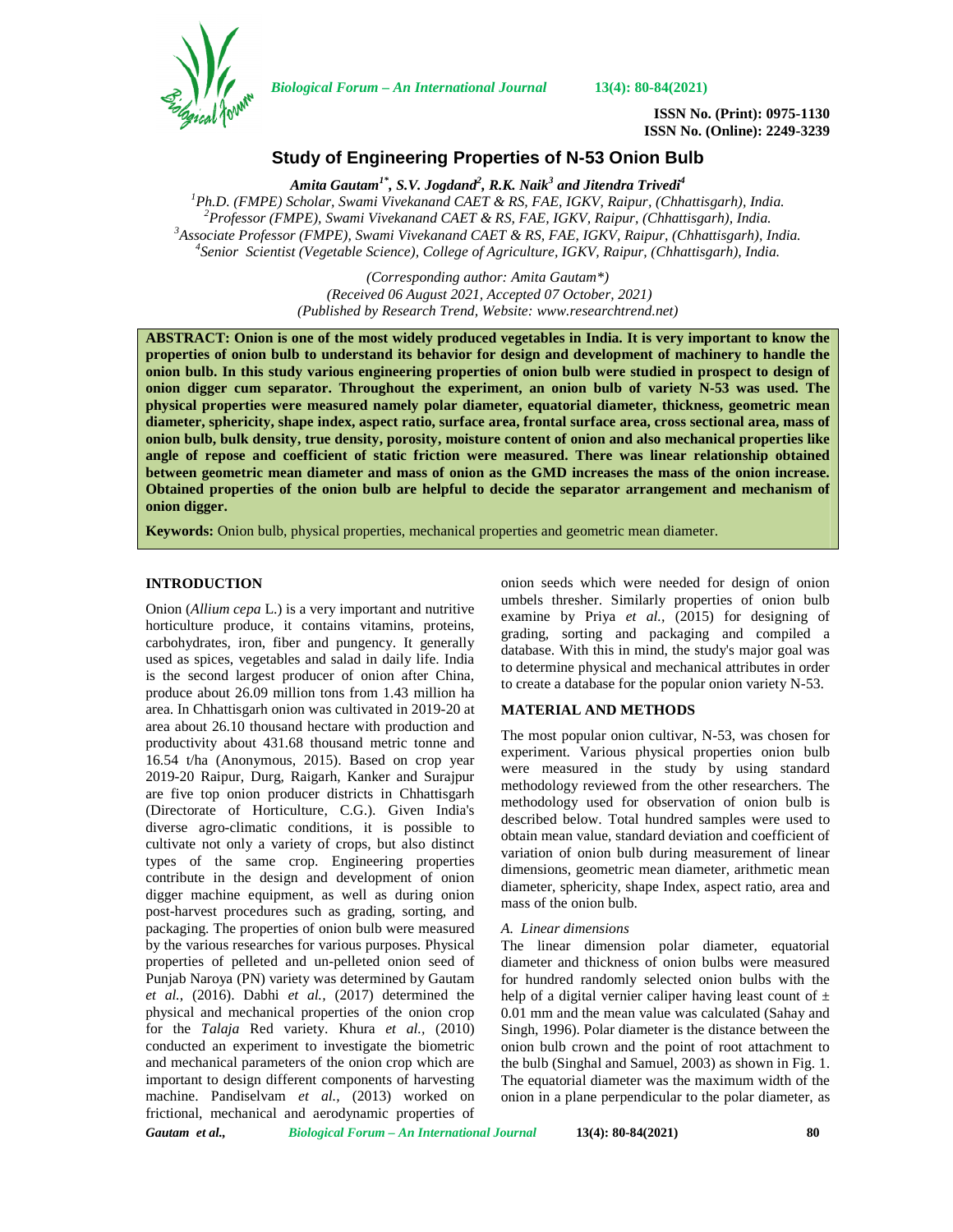shown in Fig. 2 and also thickness was measured shown in Fig. 3.

### *B. Geometric mean diameter (Dg) and Arithmetic mean diameter (Da)*

The geometric mean diameter  $(D_g)$  and arithmetic mean diameter  $(D_a)$  was calculated by using the following relationship (Mohsenin, 1986) given in Equation 1 and 2.

$$
D_g = \left(D_p D_e T\right)^{1/3} \tag{1}
$$

$$
D_a = \frac{(D_p D_e T)}{3} \tag{2}
$$

Where,  $D_p$  = Polar diameter (largest intercept length), mm;  $D_e$  = Equatorial diameter (width), mm; and T = Thickness, mm.

#### *C. Sphericity* ( $\phi$ )

Sphericity defines the ratio of the diameter of a sphere of the same volume as that of the particle and the diameter of the smallest circumscribing sphere or generally the largest diameter of the particle (Sahay and Singh, 1996; Kaveri and Tirupathi, 2015).

$$
Sphericity = \frac{(D_p D_e T)^{1/3}}{D_p}
$$
 (3)

Where,  $D_p$  = Polar diameter (largest intercept length), mm;  $D_e$  = Equatorial diameter (width), mm; and T = Thickness, mm.

#### *D. Shape index*

Shape index was used to evaluate the shape of onion bulbs and it was calculated using the following equation (AbdAlla, 1993).

$$
\text{Shape Index} = \frac{\mathbf{p}_p}{\sqrt{\mathbf{p}_e \times \mathbf{T}}} \tag{4}
$$

Where,  $D_p$  = Polar diameter, mm;  $D_e$  = Equatorial diameter, mm; and  $T = Thickness$ , mm.

#### *E. Aspect ratio (Ra)*

The aspect ratio is defined by the ratio of width of the bulb to the length of bulb into 100.  $R_a$  of the onion bulb was determined as recommended by using Equation 5: (AbdAlla, 1993).

$$
R_a = \frac{dp}{De} \times 100\tag{5}
$$

Where,  $R_a$  = Aspect ratio, %;  $D_p$  = Polar diameter, mm; and  $D_e$  = Equatorial diameter, mm.

# *F. Surface area (Sa), Frontal surface (Afs) and Cross sectional area (Acs)*

Surface area is defined as the total area over the outside of the onion bulb. Surface area  $(S_a)$  of the onion bulb theoretically calculated using the Equation 6 (Bhansaway *et al*., 2004).

It is the representation of solid object when it cut by an intersecting plane. The frontal surface area  $(A<sub>fs</sub>)$  of onion bulb was determined by following Equation 7.

Cross sectional area  $(A_{cs})$  of the object was made by a plane cutting the object transversely at right angles to the longest axis. The cross sectional area of sample was determined by following Equation 8 (Bhansaway *et al*., 2004).

$$
S = \pi \times D_g^2 \tag{6}
$$

$$
A_{\rm fs} = \frac{\pi}{4} D_{\rm r} D_{\rm p} \tag{7}
$$

$$
A_{cs} = \frac{\pi}{4} \frac{(D_e + D_p + T)^2}{9}
$$
 (8)

Where,  $D_g$  = Geometric mean diameter, mm;  $D_p$  = Polar diameter, mm; and  $D_e =$  Equatorial diameter, mm.

### *G. Mass of onion bulb*

(1) established by Pearson's correlation attempt (Priya *et* To obtain the mass, 100 selected samples of onion bulbs were weighed by using electronic balance. To predict the mass and volume of onion bulb based on physical properties linear regression relationship was *al.*, 2015).

#### *H. Bulk density*  $(b_d)$

Bulk density of onion was calculated by placing the sample of onion bulbs in a square box of  $200 \times 200 \times$ 200 mm (Ghaffari *et al*., 2013; Pavani, 2017). The sample placed in the cylinder was then weighed by using electronic balance with least count of 0.001g. Bulk density was calculated by using the relationship given in Equation 9 and shown in Fig 4.

$$
b_{i} = \frac{\text{weight of bulb (kg)}}{\text{volume of box (m}^{3})}
$$
 (9)

# (3) *I. True density*  $\binom{n}{k}$

The true density  $\left(\begin{array}{c} 1 \end{array}\right)$  is defined as the ratio of the mass of a sample of onion bulb to the solid volume occupied by the sample. The true density of the onion bulb was determined by the toluene  $(C_7H_8)$  displacement method (Ghaffari *et al*., 2013) in order to avoid water absorption by the sample shown in Fig 4. The true density was then calculated using the Equation 10:

$$
t = \frac{M}{V} \tag{10}
$$

(4) Where,  $M =$ Mass of the sample, kg; and  $V =$  Volume,  $m^3$ . .



**Fig. 1.** Polar diameter  $(D_p)$ .



**Fig. 2.** Equatorial diameter  $(D_e)$ .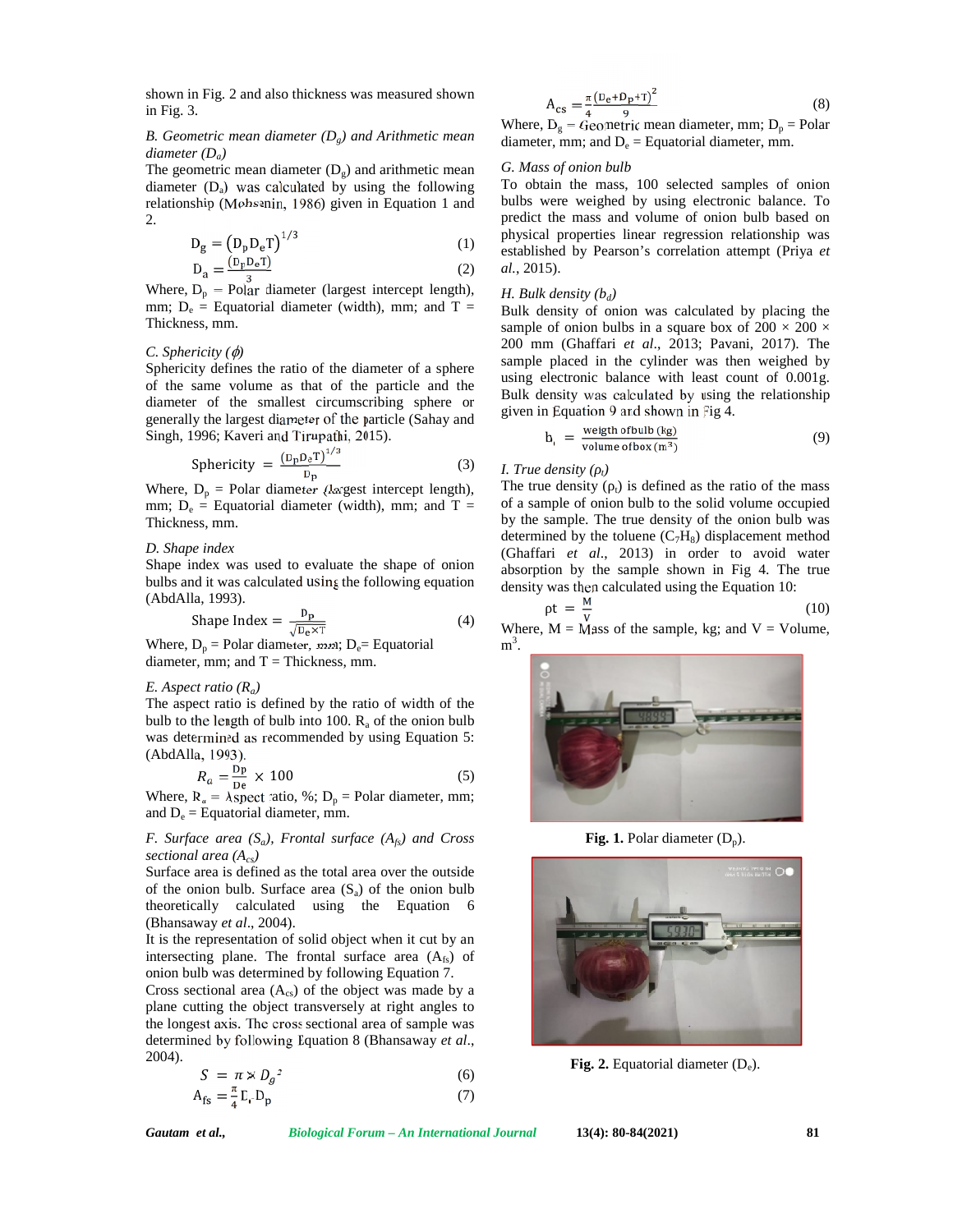

**Fig. 3.** Thikness **(**T**).**

### *J. Porosity (P)*

Porosity of the bulk sample is the ratio of the volume of internal pores within the onion bulb to its bulk volume. It was calculated as the ratio of the difference in the true density and bulk density to the true density as given in Equation 11 and expressed in percentage (Mohsenin, 1970):

$$
P = 1 - \frac{P}{R} \times 100
$$
 (11)

Where,  $P = \text{Porosity of onion bulb}, %$ ; t = True density, kg/m<sup>3</sup>, and  $b =$  Bulk density, kg/m<sup>3</sup>.



**Fig. 4.** Measuring bulk density of onion bulb.



**Fig. 5.** Measuring true density of onion bulb by using toluene.

## *K. Moisture content of onion (mc)*

Moisture content of the sample was determined by standard air oven method. Test sample was firstly weighted and then kept for 24 hour in hot air electric oven maintained at 105ºC. The sample was drawn from the oven and placed in a desiccator for cooling to ambient temperature. After cooling, the weight of the sample was taken precisely.

The loss in weight was determined and moisture content was calculated using the Equation 12: (Mohsenin, 1986).

$$
\text{mc(db)} = \frac{w_2 - w_3}{w_2 - w_1} \tag{12}
$$

Where, mc = Moisture content on dry basis, %;  $w_1$  = Weight of container, g;  $w_2$ = Sample weight before drying + container weight, g; and  $w_3$ = Sample weight after drying + container weight, g.

# *L. Angle of repose*  $(\theta)$

Angle of repose is the angle between the base and the slope of the cone formed by vertical fall of granular material on a horizontal surface. The angle of repose of onion sample was calculated by using emptying method. A container having 200 mm length, 200 mm width and 200 mm height was used to determine the angle of repose of onion bulbs. A removable front panel was used to release the material. The samples were filled in the angle of repose instrument by lifting the sliding door of instrument one side of the onions was dropped. The height of remaining sample in the container was measured by scale. The angle of repose was calculated by using the Equation 13 (Rathinakumari and Jesudas 2015).

Angle of repose ( ) = 
$$
\tan^{-1} \frac{H}{L}
$$
 (13)

Where, = Angle of repose, degree;  $H =$  Height of the remaining sample, mm; and  $L =$  Length of sample, mm.

## *M. Coefficient of static friction*

Angle of rolling resistance of onion bulb was measured on mild steel surface by inclined plane method (Khura *et al*., 2011; Ghaffari *et al*., 2013). The onion bulb was kept horizontal on the plate of the instrument and the slope was gradually increased. The angle at which impending slip occurred was measured. The value of coefficient of static friction was used to decide the inclination of rods of soil separator and calculated by using Equation 14:

Coefficient of static friction = tan  $\phi$  (14) Where,  $\varnothing$  = Angle of rolling resistance.

Four different materials *viz.* glass, steel, rubber and plywood surfaces were selected the experiment. The experiment was replicated twenty times and the mean value of ø for onion bulb was determined for calculation of coefficient of static friction.

# **RESULTS AND DISCUSSION**

#### *A. Linear dimensions*

Polar diameter, equatorial diameter and thickness of the onion bulb were measured by taking 100 samples. Polar diameter was varied as per shape and size of the onion and average was observed to be  $51.60 \pm 1.16$  mm with SD and CV(%) about 5.90 and 11.43, respectively.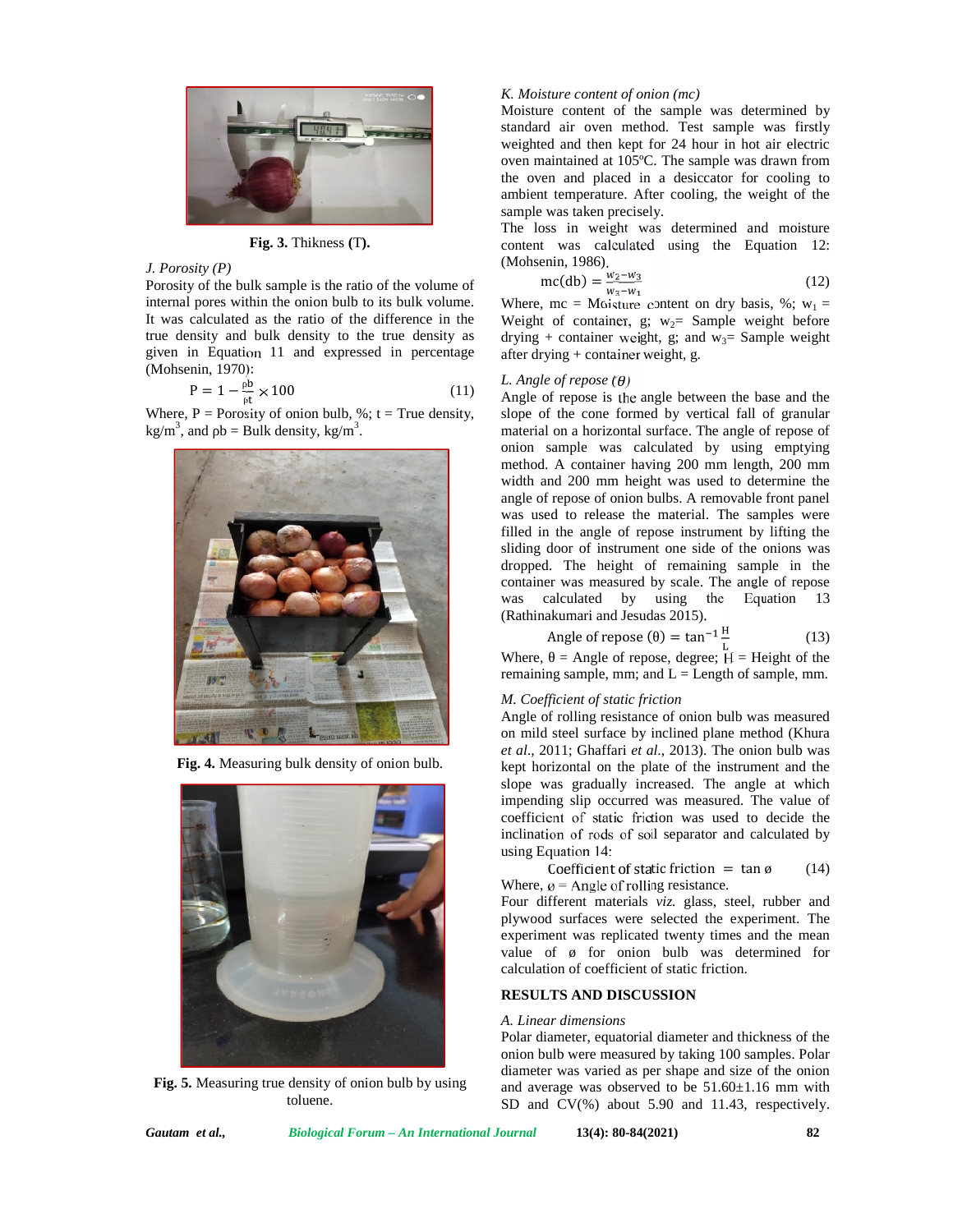Similar results were also reported by Pavani *et al.,* (2017) for *bhimasuper* variety. In another study on *red*, *white* and *yellow* onion bulbs also reported similar results (Ghaffari *et al*., 2013). The average equatorial diameter of the onion bulb was obtained to be  $47.93\pm1.23$  mm with SD and CV(%) about 6.26 and 13.06, respectively. Similar results were also reported by Khura *et al.*, (2011); Ghaffari *et al*., (2013). Thickness of the selected onion samples were also measured and average thickness of the onion bulb was found to be  $37.33\pm0.74$  mm with SD and CV(%) about 3.80 and 10.18, respectively.

#### *B. Geometric mean diameter (Dg)*

The obtained data of polar diameter, equatorial diameter and thickness were used to determine geometric mean diameter of the onion bulb. It defines the overall diameter of the onion bulb. Geometric mean diameter of the onion bulb was measured to be  $45.11 \pm 0.85$  mm with SD and CV (%) about 4.34 and 9.63, respectively. Similar result obtained by Ghaffari *et al*., (2013); Pavani *et al*., (2017). Geometric mean diameter would be helpful to determine spacing between separator rods of onion separator.



**Fig. 6.** Physical properties of onion bulb (Geometric mean diameter, equatorial diameter, polar diameter, thickness and shpericity) with mass.

*C. Sphericity (* $\rightarrow$ *), Shape Index (S<sub><i>i*</sub>) and Aspect ratio *(Ra)*

The sphericity was  $1.2\pm0.01$  with SD and CV(%) about 0.06 and 4.70, respectively. To find out the shape of the onion bulb sphericity and shape Index were observed. The shape Index was obtained was 1.23±0.02 with SD and CV(%) about 0.12 and 9.46, respectively. Aspect ratio of the onion bulb was measured by taking 100 samples. It was varies with the different shape and size of the onion and average aspect ratio was observed to be  $1.09\pm0.03$  mm with SD and CV(%) about 0.14 and 12.85, respectively. Based on obtained data onion bulb was considered spherical because its shape Index was <1.5 (Bahnasawy *et al.*, 2004). Pavani *et al*., (2017) was reported similar sphericity of about 1.0±0.01 for *bhima super* variety. Similar results were also reported for shape index about 1.22 (Khura *et al.*, 2011) and 1.27 (Kaveri and Thirupathi, 2015).

*D. Surface area (Sa), Frontal surface area (Afs) and Cross sectional area (Acs)*

Surface area of the onion bulb was evaluated to know the exposer area of the onion bulb. Surface area of the onion bulb was measured to be  $1965.96 \pm 80.27$  mm<sup>2</sup> with SD and  $CV(\%)$  about 409.55 and 20.83, respectively. Frontal surface area of the onion bulb was measured to be  $7814.06\pm319.06$  mm<sup>2</sup> with SD and CV(%) about 1627.85 and 20.83, respectively. Cross sectional area of the onion bulb was measured to be 1649.11 $\pm$ 63.51 mm<sup>2</sup> with SD and CV(%) about 324.05 and 19.65, respectively.

#### *E. Mass of onion bulb*

The mass of the onion bulb is important to calculate bulk density, true density and mass of onion facing by the machine component (like separator) during digging operation. Average mass of onion bulb was measured to be  $42.74 \pm 1.108$  g with SD and CV (%) about 5.52 and 12.92, respectively.

#### *F. Bulk and true density*

Bulk density of the onion bulb was measured to identify the volume and mass of the material controlled by separator. Bulk density of the onion bulb was measured by using metallic box of dimension 200×200×200 mm. Bulk density of the onion bulb was obtained 597.54 $\pm$ 13.52 kg/m<sup>3</sup> with SD and CV(%) about 30.86 and 0.05, respectively. The true density of the onion bulb was determined about 899.72  $\pm$  29.80 kg/m<sup>3</sup> by toluene displacement method with SD and CV(%) about 67.99 and 0.08, respectively. Similar results were found for *Talaja red* onion (Dabhi and Patel, 2017).

# *G. Porosity and Moisture content*

Porosity of the onion bulb was determined about  $33.27\pm2.49\%$  by toluene displacement method with SD and CV (%) about 5.67 and 0.17, respectively. Oven drying method was used to determine the moisture content of the onion bulb on wet basis. Moisture content of the onion bulb was obtained  $83.09 \pm 0.55\%$ with SD and CV(%) about 2.80 and 0.03, respectively.

*H. Relationship between equatorial diameter (De), polar diameter*  $(D_p)$  *and volume of the onion bulb*  $(V_o)$ To predict the volume of the onion bulb based on equatorial diameter and polar diameter of onion bulb, Pearson's correlation attempted and a relationship was achieved on given in equation 15. In a physical object, size and shape are closely linked, and both are required to represent the irregular shape of fruits and vegetables. The shape index of onion bulbs was discovered by AbdAlla (1993) using the polar and equatorial diameters. In predicting the shrinkage of onions during storage, volume change is also a significant metric. The independent values of the polar and equatorial diameters of onions bulbs are related to forecast volume (Griffiths and Smith, 1964).

$$
V_0 = 0.47 D_p + 0.45 D_r, R^2 = 0.99
$$
 (15)

#### *I. Relationship between geometric mean diameter, surface area and mass of onion bulb (Mo)*

To predict the mass of the onion bulb based on geometric mean diameter and surface area of onion bulb, Pearson's correlation attempted and relationship was achieved on given in equation 16. In studies